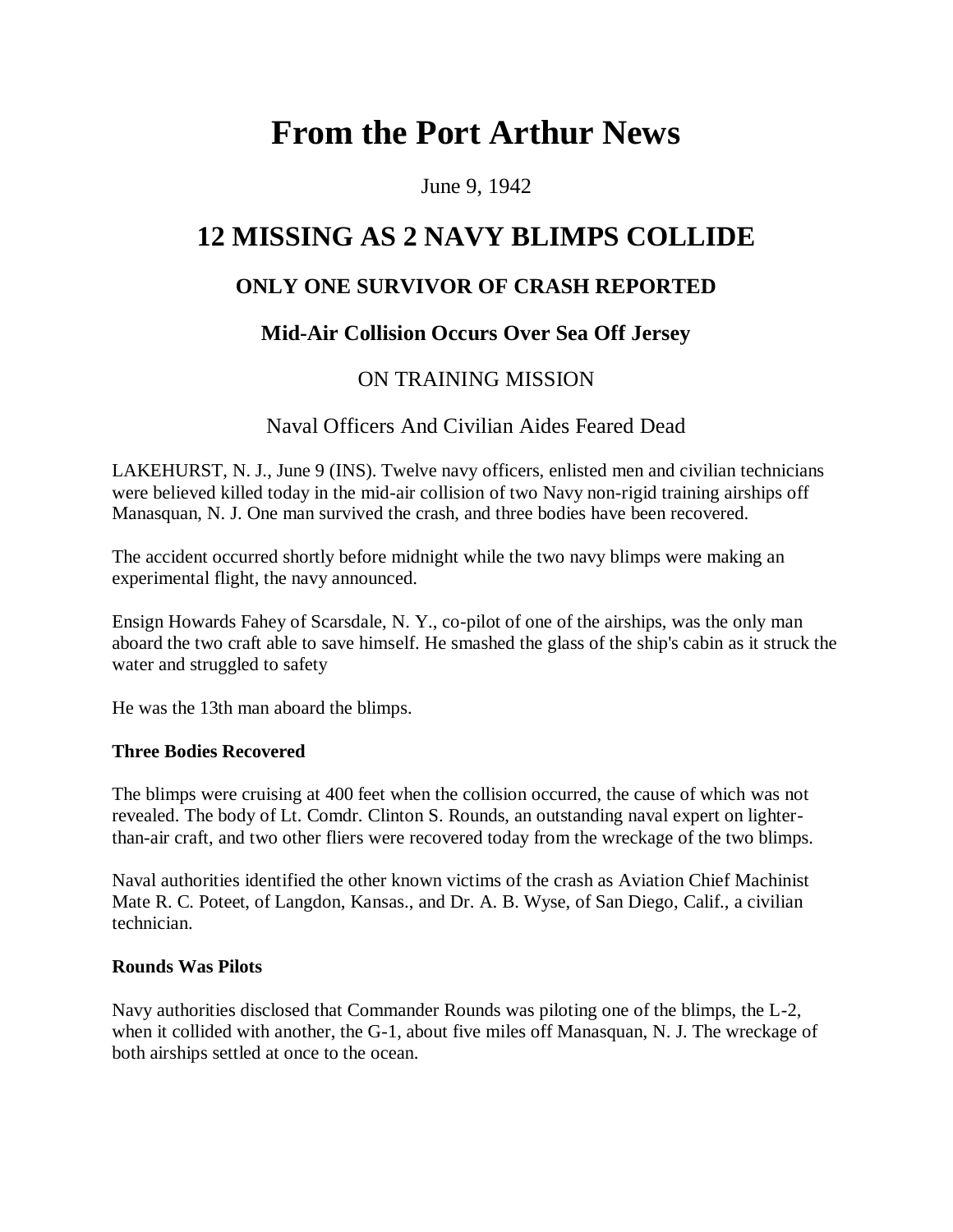Discovery of the three bodies was made by the crew of a Coast Guard patrol boat sent to the scene shortly after dawn. There was no trace of the other missing men.

Among the missing was Lt. Frank Trotter, pilot of the G-l and a veteran since 1929 of flying in lighter than air craft.

Commander Rounds, 39, a native of Interior, S. Dak., was commissioned an ensign in the navy in 1927 and came to the Lakehurst air base in 1930. He served as an officer aboard the ill-fated Los Angeles and is survived by his widow and a daughter.

#### **Flew On Hindenburg**

Lieut. Trotter served as an official navy observer aboard the German airship Hindenburg in 1936, making several Atlantic crossings on that ship. He also was well known as a competitor in free balloon races.

The airships were of a training type and had no connection with air patrol of the Atlantic coast.

Naval authorities said they were engaged in an experimental mission "involving some hazard." They settled to the water immediately after the collision. All men wore lifebelts, naval authorities said, and would have stayed afloat indefinitely if the crash had not killed them. Discovery of bodies in the wreckage indicated, however, that chance for escape was slim. Lieutenant Fahey escaped by leaning out of the gondola just as the blimp struck the water, thus avoiding the crashing impact with the sea.

#### **BLIMP DEAD**

LAKEHURST, N. J., June 9 (UP) Among the dead or missing in the collision last night at sea of two navy blimps, were announced the following:

Lieutenant Commander Rounds, listed as a pilot.

Ensign Trotter, lighter-than-air pilot since 1929 and observer on several of the dirigible Hindenburg trans-Atlantic flights. Survived by wife, Marjorie. Pilot of the G-2.

Ensign Clarence C. Ross, 27, son of Mr. and Mrs. John Ross, Jacksonville, Fla. Commissioned here less than a month ago. Co-pilot of G-l.

Ensign K. G. Lee, New London, Conn., attached to bureau of ordnance and doing research work.

Ole V. Roos, 39, aviation chief machinist's mate, Lakewood; wife, Mary.

R. C. Poteet, 28, aviation chief machinist's mate, son of Mrs. Rosa Maypowell, Langdon, Kas., where he made his home.